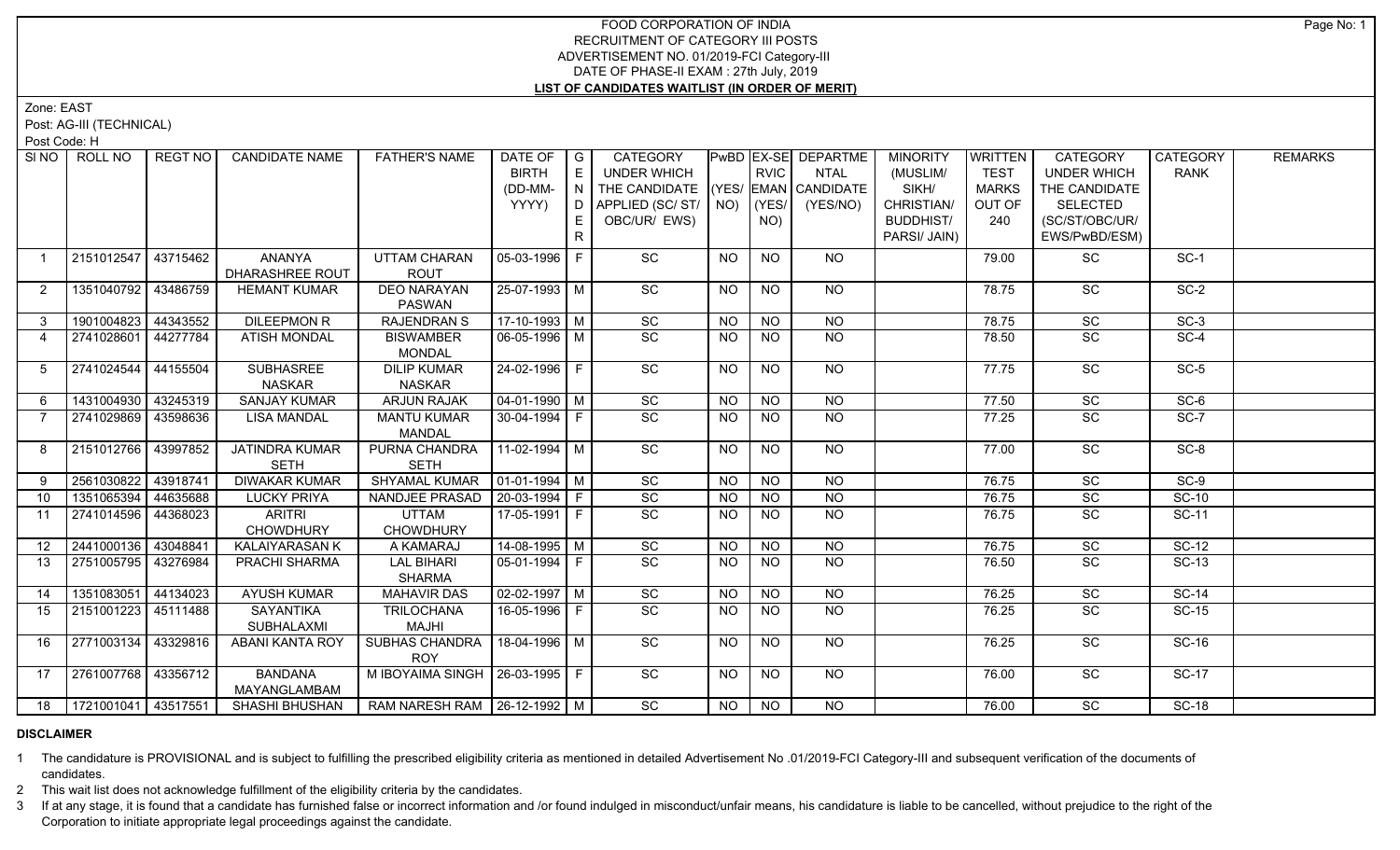Zone: EAST

Post: AG-III (TECHNICAL)

Post Code: H

| SINO | ROLL NO             | <b>REGT NO</b> | <b>CANDIDATE NAME</b>                | <b>FATHER'S NAME</b>                     | DATE OF   G           |    | <b>CATEGORY</b>                                                  |                | <b>RVIC</b>     | PwBD EX-SE DEPARTME | <b>MINORITY</b>   | WRITTEN                | CATEGORY                         | <b>CATEGORY</b> | <b>REMARKS</b> |
|------|---------------------|----------------|--------------------------------------|------------------------------------------|-----------------------|----|------------------------------------------------------------------|----------------|-----------------|---------------------|-------------------|------------------------|----------------------------------|-----------------|----------------|
|      |                     |                |                                      |                                          | <b>BIRTH</b>          | E  | UNDER WHICH                                                      |                |                 | <b>NTAL</b>         | (MUSLIM/<br>SIKH/ | <b>TEST</b>            | <b>UNDER WHICH</b>               | <b>RANK</b>     |                |
|      |                     |                |                                      |                                          | (DD-MM-<br>YYYY)      | N  | THE CANDIDATE (YES/ EMAN CANDIDATE<br>$D$ APPLIED (SC/ST/ $N$ O) |                | (YES/           | (YES/NO)            | CHRISTIAN/        | <b>MARKS</b><br>OUT OF | THE CANDIDATE<br><b>SELECTED</b> |                 |                |
|      |                     |                |                                      |                                          |                       |    | OBC/UR/ EWS)                                                     |                | NO)             |                     | <b>BUDDHIST/</b>  | 240                    | (SC/ST/OBC/UR/                   |                 |                |
|      |                     |                |                                      |                                          |                       | R. |                                                                  |                |                 |                     | PARSI/ JAIN)      |                        | EWS/PwBD/ESM)                    |                 |                |
|      |                     |                |                                      |                                          |                       |    |                                                                  |                |                 |                     |                   |                        |                                  |                 |                |
| 19   | 2741018796 43716783 |                | SUBHADIP ROUTH                       | <b>LATE PRODIP</b><br><b>KUMAR ROUTH</b> | 23-11-1994 M          |    | SC                                                               | NO.            | <b>NO</b>       | NO                  |                   | 76.00                  | SC                               | <b>SC-19</b>    |                |
| 20   | 2741022316          | 43724279       | SAYANDEEP DAS                        | <b>KANCHAN DAS</b>                       | $14 - 10 - 1994$ M    |    | SC                                                               | <b>NO</b>      | NO              | NO                  |                   | 76.00                  | SC                               | <b>SC-20</b>    |                |
| 21   | 1131002844          | 43483558       | <b>SUMANTH</b><br><b>GOVATHATI</b>   | <b>RAMAIAH</b>                           | $07-08-1992$ M        |    | $\overline{SC}$                                                  | <b>NO</b>      | NO.             | <b>NO</b>           |                   | 76.00                  | <b>SC</b>                        | <b>SC-21</b>    |                |
| 22   | 2741000543          | 43525282       | <b>MADHURIMA</b><br>MANDAL           | <b>TAPASH MANDAL</b>                     | $13 - 04 - 1995$ F    |    | $\overline{SC}$                                                  | <b>NO</b>      | <b>NO</b>       | <b>NO</b>           |                   | 75.75                  | $\overline{SC}$                  | $SC-22$         |                |
| 23   | 2131003545 43850758 |                | <b>TRUPTI MAHALIK</b>                | <b>BIDYADHAR</b>                         | $30-12-1994$ F        |    | $\overline{SC}$                                                  | <b>NO</b>      | <b>NO</b>       | N <sub>O</sub>      |                   | 75.50                  | $\overline{SC}$                  | $SC-23$         |                |
|      |                     |                |                                      | <b>MAHALIK</b>                           |                       |    |                                                                  |                |                 |                     |                   |                        |                                  |                 |                |
| 24   | 2151009212 44347002 |                | <b>MADHUSMITA</b><br>SAMAL           | MAHESWAR SETHI   12-10-1995   F          |                       |    | $\overline{SC}$                                                  | <b>NO</b>      | $N$ O           | $N$ O               |                   | 75.50                  | $\overline{SC}$                  | $SC-24$         |                |
| 25   | 2741020943 44765422 |                | <b>AMIT RAY</b>                      | <b>UPANANDA RAY</b>                      | $\sqrt{07-05-1994}$ M |    | SC                                                               | <b>NO</b>      | NO              | $N$ O               |                   | 75.50                  | SC                               | $SC-25$         |                |
| 26   | 1311009165 44331118 |                | <b>RANVEER KUMAR</b>                 | BIJENDRA                                 | 16-03-1994 M          |    | $\overline{SC}$                                                  | NO             | NO              | NO.                 |                   | 75.25                  | <b>SC</b>                        | <b>SC-26</b>    |                |
|      |                     |                |                                      | <b>CHOUDHARY</b>                         |                       |    |                                                                  |                |                 |                     |                   |                        |                                  |                 |                |
| 27   | 2041003487 44534471 |                | <b>ANUP SHIVDAS</b><br><b>BORKAR</b> | SHIVDAS DHARMA<br><b>BORKAR</b>          | $19-12-1988$ M        |    | SC                                                               | <b>NO</b>      | NO              | <b>NO</b>           |                   | 75.25                  | SC                               | $SC-27$         |                |
| 28   | 1901002985 43158556 |                | <b>SREEJUKB</b>                      | S BABU                                   | $10-03-1990$ F        |    | SC                                                               | <b>NO</b>      | $\overline{NO}$ | $\overline{NQ}$     |                   | 75.25                  | SC                               | $SC-28$         |                |
| 29   | 1311003659 43781976 |                | <b>SUNDARAM BHARTI</b>               | <b>SUGRIV PASWAN</b>                     | 05-01-1990 F          |    | SC                                                               | <b>NO</b>      | <b>NO</b>       | $\overline{NQ}$     |                   | 75.00                  | SC                               | $SC-29$         |                |
| 30   | 2141001361 44071820 |                | SASMITA BEHERA                       | JAGANATH<br><b>BEHERA</b>                | 17-05-1994   F        |    | SC                                                               | <b>NO</b>      | <b>NO</b>       | NO                  |                   | 74.75                  | SC                               | <b>SC-30</b>    |                |
| 31   | 1341010617 43549114 |                | <b>KUMARI KOMAL</b>                  | <b>BIJAY KUMAR</b>                       | 14-07-1988   F        |    | $\overline{SC}$                                                  | N <sub>O</sub> | N <sub>O</sub>  | $\overline{NO}$     |                   | 74.25                  | $\overline{SC}$                  | $SC-31$         |                |
| 32   | 2751003769 45098606 |                | <b>CHAITALI PATRA</b>                | DEBKUMAR PATRA   20-11-1995   F          |                       |    | $\overline{SC}$                                                  | <b>NO</b>      | N <sub>O</sub>  | N <sub>O</sub>      |                   | 74.25                  | $\overline{SC}$                  | $SC-32$         |                |
| 33   | 1411064316 44276369 |                | <b>MONISHA KENWAL</b>                | YOGINDER KUMAR                           | $ 09-12-1990 F$       |    | SC                                                               | <b>NO</b>      | <b>NO</b>       | <b>NO</b>           |                   | 74.00                  | $\overline{SC}$                  | $SC-33$         |                |
| 34   | 2741006431 43329123 |                | <b>AROJIT MONDAL</b>                 | <b>KABUL CHANDRA</b>                     | 10-08-1993 M          |    | $\overline{SC}$                                                  | NO.            | NO              | NO                  |                   | 74.00                  | $\overline{SC}$                  | $SC-34$         |                |
|      |                     |                |                                      | <b>MONDAL</b>                            |                       |    |                                                                  |                |                 |                     |                   |                        |                                  |                 |                |
| 35   | 1191004759 43792145 |                | SIVAJI GORIKIPUDI                    | <b>GORIKIPUDI MANI</b><br>RAJU           | $17-07-1997$ M        |    | $\overline{SC}$                                                  | <b>NO</b>      | <b>NO</b>       | NO                  |                   | 74.00                  | <b>SC</b>                        | $SC-35$         |                |
| 36   | 2741015368 43248499 |                | <b>SOUVIK SIKDAR</b>                 | <b>DEBABRATA</b><br><b>SIKDAR</b>        | $\sqrt{05-11-1995}$ M |    | SC                                                               | NO             | <b>NO</b>       | $N$ <sup>O</sup>    |                   | 73.75                  | SC                               | <b>SC-36</b>    |                |

#### **DISCLAIMER**

1 The candidature is PROVISIONAL and is subject to fulfilling the prescribed eligibility criteria as mentioned in detailed Advertisement No .01/2019-FCI Category-III and subsequent verification of the documents of candidates.

2 This wait list does not acknowledge fulfillment of the eligibility criteria by the candidates.

3 If at any stage, it is found that a candidate has furnished false or incorrect information and /or found indulged in misconduct/unfair means, his candidature is liable to be cancelled, without prejudice to the right of t Corporation to initiate appropriate legal proceedings against the candidate.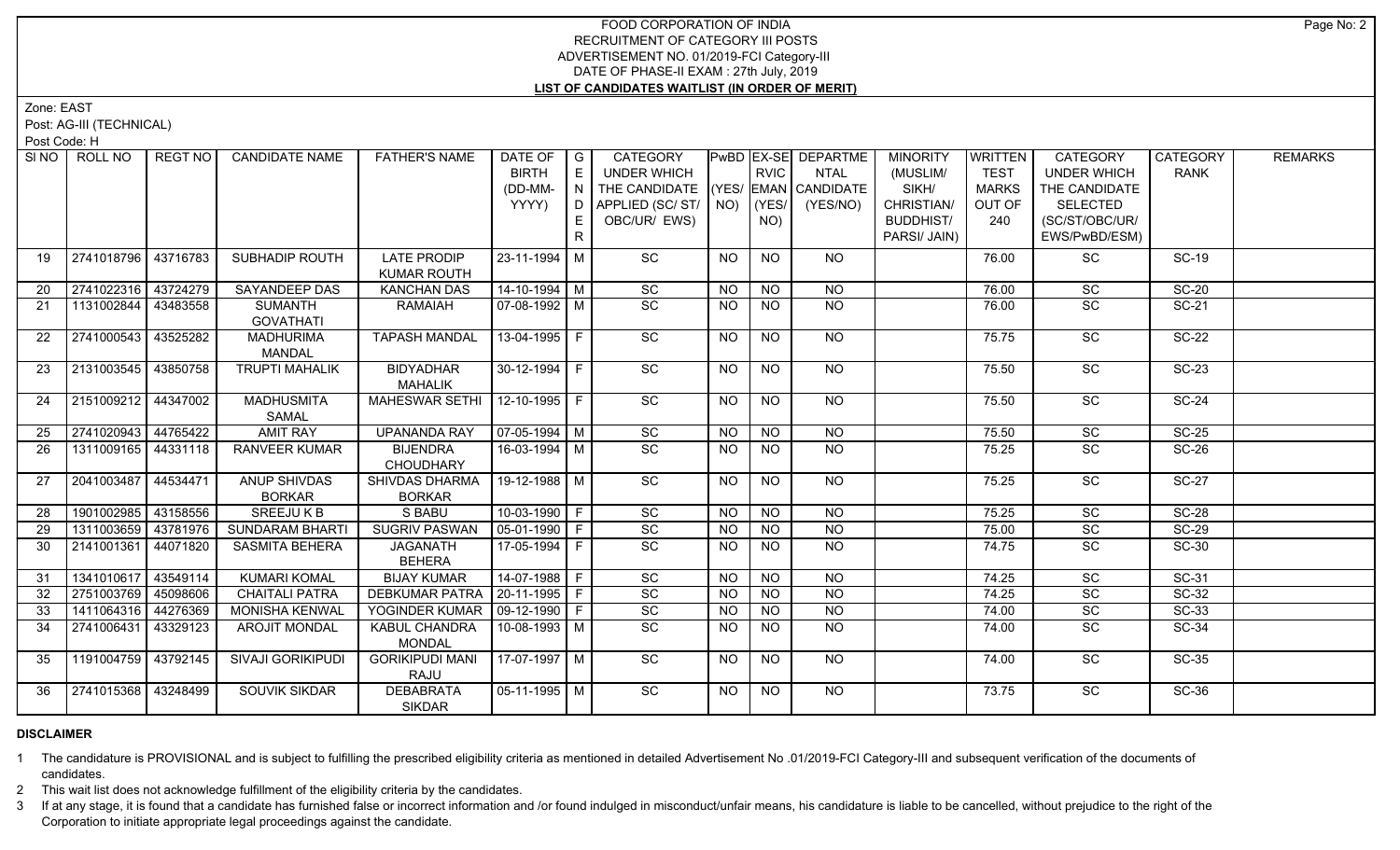Zone: EAST

Post: AG-III (TECHNICAL)

Post Code: H

| SI NO 1 | ROLL NO             | REGT NO  | <b>CANDIDATE NAME</b>  | <b>FATHER'S NAME</b>      | DATE OF<br><b>BIRTH</b>      | $\overline{\phantom{a}}$ $\overline{\phantom{a}}$<br>E | CATEGORY<br><b>UNDER WHICH</b>     |                | <b>RVIC</b>     | PwBD EX-SE DEPARTME<br><b>NTAL</b> | <b>MINORITY</b><br>(MUSLIM/ | <b>WRITTEN</b><br><b>TEST</b> | CATEGORY<br><b>UNDER WHICH</b> | CATEGORY<br><b>RANK</b> | <b>REMARKS</b> |
|---------|---------------------|----------|------------------------|---------------------------|------------------------------|--------------------------------------------------------|------------------------------------|----------------|-----------------|------------------------------------|-----------------------------|-------------------------------|--------------------------------|-------------------------|----------------|
|         |                     |          |                        |                           | (DD-MM-                      | $\overline{N}$                                         | THE CANDIDATE (YES/ EMAN CANDIDATE |                |                 |                                    | SIKH/                       | <b>MARKS</b>                  | THE CANDIDATE                  |                         |                |
|         |                     |          |                        |                           | YYYY)                        | D.                                                     | APPLIED (SC/ST/ NO)                |                | (YES/           | (YES/NO)                           | CHRISTIAN/                  | OUT OF                        | <b>SELECTED</b>                |                         |                |
|         |                     |          |                        |                           |                              | E                                                      | OBC/UR/ EWS)                       |                | NO)             |                                    | <b>BUDDHIST/</b>            | 240                           | (SC/ST/OBC/UR/                 |                         |                |
|         |                     |          |                        |                           |                              | R                                                      |                                    |                |                 |                                    | PARSI/ JAIN)                |                               | EWS/PwBD/ESM)                  |                         |                |
| 37      | 1761019143          | 44067784 | <b>AJAY KUMAR</b>      | KAILASH BAITHA            | 11-12-1989   M               |                                                        | $\operatorname{\textsf{SC}}$       | <b>NO</b>      | <b>NO</b>       | <b>NO</b>                          |                             | 73.75                         | SC                             | <b>SC-37</b>            |                |
| 38      | 2151004273          | 43901006 | <b>MANOJ KUMAR</b>     | PADMALOCHAN               | 20-04-1992   M               |                                                        | SC                                 | <b>NO</b>      | NO              | NO                                 |                             | 73.50                         | <b>SC</b>                      | <b>SC-38</b>            |                |
|         |                     |          | <b>MALLIK</b>          | <b>MALLIK</b>             |                              |                                                        |                                    |                |                 |                                    |                             |                               |                                |                         |                |
| 39      | 2381000381          | 43424298 | <b>ANJIT KUMAR</b>     | <b>RAM KEWAL</b>          | 20-05-1989 M                 |                                                        | SC                                 | <b>NO</b>      | <b>NO</b>       | NO                                 |                             | 73.50                         | SC                             | <b>SC-39</b>            |                |
|         |                     |          | <b>HARIJAN</b>         | <b>HARIJAN</b>            |                              |                                                        |                                    |                |                 |                                    |                             |                               |                                |                         |                |
| 40      | 2741029529          | 44934691 | <b>APURBA MISTRY</b>   | PARITOSH MISTRY           | $\vert$ 02-10-1994 $\vert$ M |                                                        | SC                                 | <b>NO</b>      | <b>NO</b>       | NO                                 |                             | 73.50                         | SC                             | <b>SC-40</b>            |                |
| 41      | 2151021158 43665795 |          | <b>LOPAMUDRA MAJHI</b> | JATADHARI MAJHI           | $ 25-04-1997 F$              |                                                        | SC                                 | <b>NO</b>      | $\overline{NO}$ | $\overline{NO}$                    |                             | 73.25                         | SC                             | $SC-41$                 |                |
| 42      | 2741003644          | 44854888 | <b>MADHUSREE SAHA</b>  | JOYDEB KUMAR              | 14-08-1993 F                 |                                                        | $\overline{SC}$                    | <b>NO</b>      | <b>NO</b>       | <b>NO</b>                          |                             | 73.25                         | SC                             | $SC-42$                 |                |
|         |                     |          |                        | SAHA                      |                              |                                                        |                                    |                |                 |                                    |                             |                               |                                |                         |                |
| 43      | 2761004820          | 43388188 | <b>TIMIR MAJHI</b>     | <b>PRANAB KUMAR</b>       | $10-10-1994$ M               |                                                        | $\overline{SC}$                    | <b>NO</b>      | $\overline{NO}$ | $N$ <sup>O</sup>                   |                             | 73.25                         | $\overline{SC}$                | $SC-43$                 |                |
|         |                     |          |                        | MAJHI                     |                              |                                                        |                                    |                |                 |                                    |                             |                               |                                |                         |                |
| 44      | 2741013214          | 43075668 | <b>ARINDAM</b>         | <b>AMITAVA</b>            | 05-08-1992 M                 |                                                        | $\overline{SC}$                    | <b>NO</b>      | <b>NO</b>       | NO.                                |                             | 73.25                         | $\overline{SC}$                | $SC-44$                 |                |
|         |                     |          | <b>MAZUMDAR</b>        | <b>MAZUMDAR</b>           |                              |                                                        |                                    |                |                 |                                    |                             |                               |                                |                         |                |
| 45      | 1311004283          | 44895889 | <b>JYOTI KUMARI</b>    | <b>MAHENDRA</b><br>PASWAN | 06-10-1995 F                 |                                                        | SC                                 | <b>NO</b>      | NO.             | NO.                                |                             | 73.00                         | <b>SC</b>                      | <b>SC-45</b>            |                |
| 46      | 1331009554          | 44115861 | SHRUTI GUNJAN          | <b>BRAJ MOHAN</b>         | $14-07-1994$ F               |                                                        | SC                                 | <b>NO</b>      | <b>NO</b>       | <b>NO</b>                          |                             | 73.00                         | SC                             | <b>SC-46</b>            |                |
|         |                     |          |                        | PRASAD                    |                              |                                                        |                                    |                |                 |                                    |                             |                               |                                |                         |                |
| 47      | 2741001375 44634833 |          | RAJAN PRASAD           | <b>BIMAL PRASAD</b>       | $\mid$ 06-12-1994 $\mid$ M   |                                                        | SC                                 | <b>NO</b>      | <b>NO</b>       | NO                                 |                             | 73.00                         | SC                             | $SC-47$                 |                |
| 48      | 1131001270 43722230 |          | <b>RATNA KUMARI</b>    | JAYARAO                   | 10-08-1993 F                 |                                                        | $\overline{SC}$                    | <b>NO</b>      | <b>NO</b>       | $\overline{NO}$                    |                             | 72.75                         | $\overline{SC}$                | <b>SC-48</b>            |                |
|         |                     |          | JONNALAGADDA           |                           |                              |                                                        |                                    |                |                 |                                    |                             |                               |                                |                         |                |
| 49      | 1241003644          | 43887545 | <b>ANITA SAINI</b>     | <b>SITARAM SAINI</b>      | $04 - 05 - 1992$ F           |                                                        | $\overline{SC}$                    | <b>NO</b>      | <b>NO</b>       | <b>NO</b>                          |                             | 72.25                         | SC                             | <b>SC-49</b>            |                |
| 50      | 2741002751          | 43118855 | <b>BILAS KOLEY</b>     | <b>SAILADHAN KOLEY</b>    | $12-03-1995$ M               |                                                        | $\overline{SC}$                    | N <sub>O</sub> | $\overline{NO}$ | $\overline{NO}$                    |                             | 72.25                         | $\overline{SC}$                | $SC-50$                 |                |
| 51      | 2761003037          | 43317818 | <b>DOLON HALDER</b>    | <b>DULAL HALDER</b>       | $12-12-1991$ F               |                                                        | SC                                 | <b>NO</b>      | N <sub>O</sub>  | N <sub>O</sub>                     |                             | 72.25                         | $\overline{SC}$                | $SC-51$                 |                |
| 52      | 1431007537          | 43167988 | <b>SUMIT SAHGAL</b>    | KAILASH SAHGAL            | 10-05-1994 M                 |                                                        | $\overline{SC}$                    | <b>NO</b>      | <b>NO</b>       | <b>NO</b>                          |                             | 72.00                         | $\overline{SC}$                | $SC-52$                 |                |
| 53      | 2761000128          | 43982374 | <b>TANIA BISWAS</b>    | ANANDA BISWAS             | $11-06-1991$ F               |                                                        | $\overline{SC}$                    | <b>NO</b>      | N <sub>O</sub>  | $\overline{NO}$                    |                             | 72.00                         | $\overline{SC}$                | $SC-53$                 |                |
| 54      | 2761008089          | 43157939 | <b>BIDISA BASU</b>     | <b>BIKAS CH BASU</b>      | 02-07-1988 F                 |                                                        | $\overline{SC}$                    | <b>NO</b>      | <b>NO</b>       | <b>NO</b>                          |                             | 71.75                         | $\overline{SC}$                | $SC-54$                 |                |
| 55      | 2041027133          | 43184162 | <b>PRIWEL MAHENDRA</b> | <b>MAHENDRA</b>           | 10-01-1993 M                 |                                                        | $\overline{SC}$                    | NO.            | NO.             | NO                                 | <b>BUDDHIST</b>             | 71.50                         | SC                             | $SC-55$                 |                |
|         |                     |          | <b>SOMKUWAR</b>        | <b>GULABRAO</b>           |                              |                                                        |                                    |                |                 |                                    |                             |                               |                                |                         |                |
|         |                     |          |                        | SOMKUWAR                  |                              |                                                        |                                    |                |                 |                                    |                             |                               |                                |                         |                |

# **DISCLAIMER**

1 The candidature is PROVISIONAL and is subject to fulfilling the prescribed eligibility criteria as mentioned in detailed Advertisement No .01/2019-FCI Category-III and subsequent verification of the documents of candidates.

2 This wait list does not acknowledge fulfillment of the eligibility criteria by the candidates.

3 If at any stage, it is found that a candidate has furnished false or incorrect information and /or found indulged in misconduct/unfair means, his candidature is liable to be cancelled, without prejudice to the right of t Corporation to initiate appropriate legal proceedings against the candidate.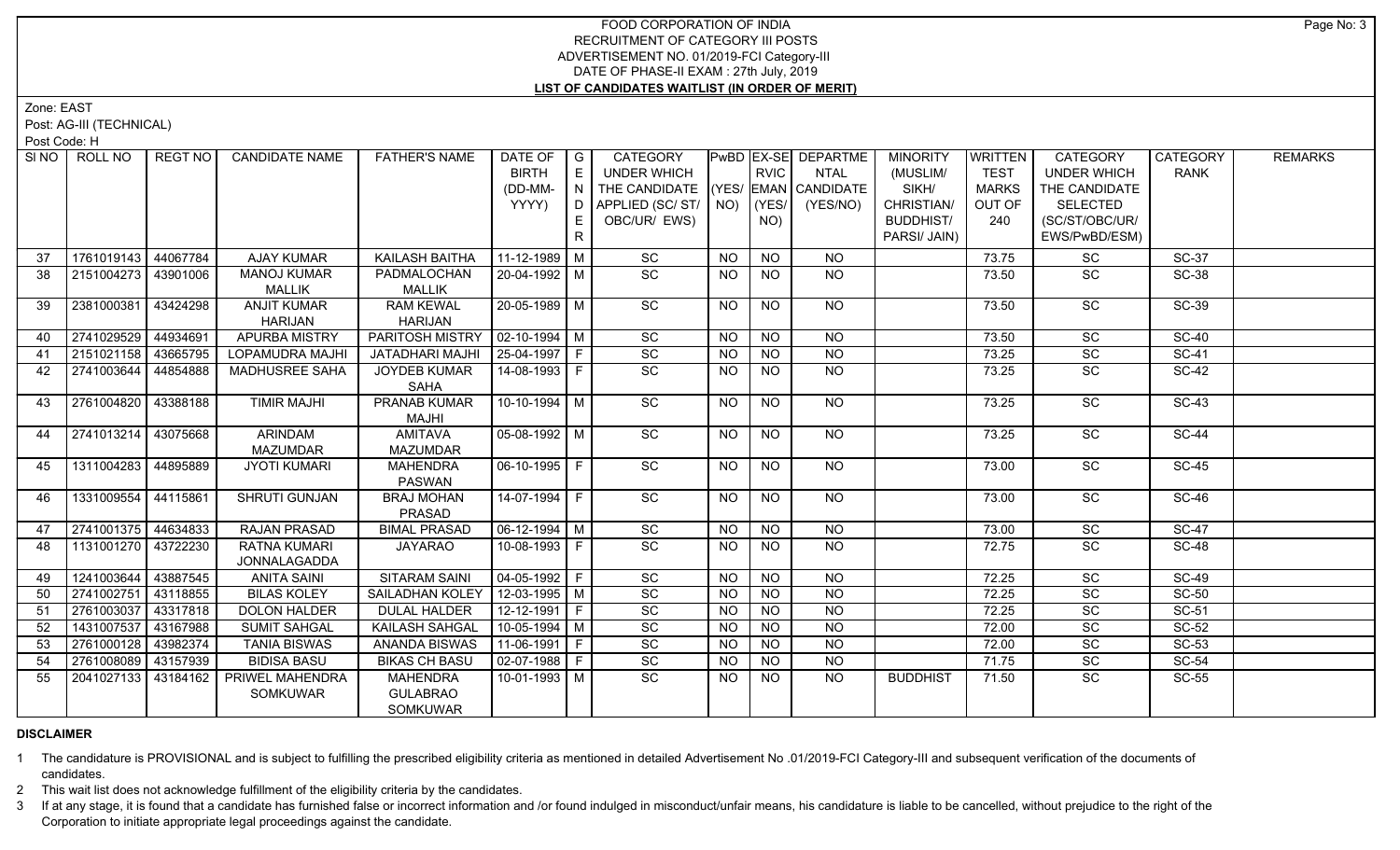Zone: EAST

Post: AG-III (TECHNICAL)

Post Code: H

| SI <sub>NO</sub> | ROLL NO             | <b>REGT NO</b> | <b>CANDIDATE NAME</b>   | <b>FATHER'S NAME</b>              | DATE OF   G           |    | CATEGORY                           |                |                | PwBD EX-SE DEPARTME | <b>MINORITY</b>  | WRITTEN      | CATEGORY           | CATEGORY     | <b>REMARKS</b> |
|------------------|---------------------|----------------|-------------------------|-----------------------------------|-----------------------|----|------------------------------------|----------------|----------------|---------------------|------------------|--------------|--------------------|--------------|----------------|
|                  |                     |                |                         |                                   | <b>BIRTH</b>          | E  | UNDER WHICH                        |                | <b>RVIC</b>    | <b>NTAL</b>         | (MUSLIM/         | <b>TEST</b>  | <b>UNDER WHICH</b> | <b>RANK</b>  |                |
|                  |                     |                |                         |                                   | (DD-MM-               | N  | THE CANDIDATE (YES/ EMAN CANDIDATE |                |                |                     | SIKH/            | <b>MARKS</b> | THE CANDIDATE      |              |                |
|                  |                     |                |                         |                                   | YYYY)                 | D. | APPLIED (SC/ST/ NO)                |                | (YES/          | (YES/NO)            | CHRISTIAN/       | OUT OF       | <b>SELECTED</b>    |              |                |
|                  |                     |                |                         |                                   |                       | E. | OBC/UR/ EWS)                       |                | NO)            |                     | <b>BUDDHIST/</b> | 240          | (SC/ST/OBC/UR/     |              |                |
|                  |                     |                |                         |                                   |                       | R. |                                    |                |                |                     | PARSI/ JAIN)     |              | EWS/PwBD/ESM)      |              |                |
| 56               | 2151013491 43426010 |                | <b>RASHMITA LUHA</b>    | JIBARDHAN LUHA                    | 08-08-1993   F        |    | SC                                 | <b>NO</b>      | <b>NO</b>      | <b>NO</b>           |                  | 71.25        | SC                 | SC-56        |                |
| 57               | 1321004422          | 44453419       | <b>CHANDAN KUMAR</b>    | <b>RAM NARAYAN</b>                | $\sqrt{09-03-1995}$ M |    | $\overline{SC}$                    | <b>NO</b>      | NO             | $N$ <sup>O</sup>    |                  | 71.25        | SC                 | <b>SC-57</b> |                |
|                  |                     |                |                         | <b>PASWAN</b>                     |                       |    |                                    |                |                |                     |                  |              |                    |              |                |
| 58               | 1751001890          | 43650559       | <b>DEEPIKA KUMARI</b>   | <b>AKSHAY KUMAR</b>               | $21-10-1995$ F        |    | SC                                 | <b>NO</b>      | <b>NO</b>      | <b>NO</b>           |                  | 71.25        | SC                 | <b>SC-58</b> |                |
| 59               | 1751002886 43800177 |                | PUSHKAR KUMAR           | <b>RAM CHARITRA</b>               | 28-10-1987 M          |    | SC                                 | NO.            | <b>NO</b>      | <b>NO</b>           |                  | 71.25        | SC                 | <b>SC-59</b> |                |
|                  |                     |                |                         | PRASAD                            |                       |    |                                    |                |                |                     |                  |              |                    |              |                |
| 60               | 2141000675 45209216 |                | <b>CHINMAYEE PATRA</b>  | <b>BINOD BIHARI</b>               | 02-06-1994   F        |    | SC                                 | <b>NO</b>      | <b>NO</b>      | NO                  |                  | 71.00        | $\overline{SC}$    | $SC-60$      |                |
|                  |                     |                |                         | <b>PATRA</b>                      |                       |    |                                    |                |                |                     |                  |              |                    |              |                |
| 61               | 2361001775 43099379 |                | <b>SANJAY PAL SINGH</b> | <b>RAJENDRA</b>                   | 19-06-1996 M          |    | $\overline{SC}$                    | N <sub>O</sub> | N <sub>O</sub> | $N$ <sup>O</sup>    |                  | 71.00        | $\overline{SC}$    | $SC-61$      |                |
|                  |                     |                | SONGAR                  | SONGAR                            |                       |    |                                    |                |                |                     |                  |              |                    |              |                |
| 62               | 1351058159 43367687 |                | <b>BULBUL RANI</b>      | <b>DEVENDRA</b>                   | $10-12-1994$ F        |    | $\overline{SC}$                    | NO.            | <b>NO</b>      | NO                  |                  | 71.00        | SC                 | $SC-62$      |                |
|                  |                     |                |                         | PRASAD SINHA                      |                       |    |                                    |                |                |                     |                  |              |                    |              |                |
| 63               | 2741017189 44126225 |                | NANDITA MANDAL          | <b>NEPAL CHANDRA</b>              | $15-10-1988$ F        |    | SC                                 | <b>NO</b>      | <b>NO</b>      | NO.                 |                  | 71.00        | <b>SC</b>          | SC-63        |                |
|                  |                     |                |                         | <b>MANDAL</b>                     |                       |    |                                    |                |                |                     |                  |              |                    |              |                |
| 64               | 2741008566 44261234 |                | PRASENJIT DAS           | <b>PRADIP DAS</b>                 | $\sqrt{02-07-1990}$ M |    | SC                                 | <b>NO</b>      | <b>NO</b>      | <b>NO</b>           |                  | 70.75        | SC                 | <b>SC-64</b> |                |
| 65               | 2471009042 43227966 |                | <b>BADIKALA RAGHU</b>   | BADIKALA KRISHNA   21-06-1991   M |                       |    | SC                                 | <b>NO</b>      | <b>NO</b>      | $\overline{N}$      |                  | 70.75        | SC                 | $SC-65$      |                |
| 66               | 2771003710 43084330 |                | <b>ARPITA KARMAKAR</b>  | ARUN KARMAKAR                     | 19-12-1994 F          |    | SC                                 | NO.            | <b>NO</b>      | <b>NO</b>           |                  | 70.50        | SC                 | SC-66        |                |
| 67               | 2041004047 44014214 |                | PRIYANKA                | PURUSHOTTAM                       | 25-04-1987 F          |    | SC                                 | <b>NO</b>      | <b>NO</b>      | $\overline{NQ}$     |                  | 70.50        | $\overline{SC}$    | $SC-67$      |                |
|                  |                     |                | PURUSHOTTAM             | SONBARSE                          |                       |    |                                    |                |                |                     |                  |              |                    |              |                |
|                  |                     |                | SONBARSE                |                                   |                       |    |                                    |                |                |                     |                  |              |                    |              |                |
| 68               | 1761000322 43857614 |                | ANUP KUMAR              | <b>GANGU MEHRA</b>                | $\sqrt{05-01-1995}$ M |    | SC                                 | <b>NO</b>      | NO             | $N$ <sup>O</sup>    |                  | 70.50        | SC                 | <b>SC-68</b> |                |
| 69               | 2261000164 45111863 |                | <b>ANU BALA</b>         | <b>MOHINDER PAUL</b>              | $31-08-1991$ F        |    | $\overline{SC}$                    | <b>NO</b>      | NO             | N <sub>O</sub>      |                  | 70.50        | $\overline{SC}$    | $SC-69$      |                |
| 70               | 2741002743          | 43712587       | <b>DEBOSHRUTI</b>       | <b>MANICK MONDAL</b>              | 30-06-1992 F          |    | SC                                 | <b>NO</b>      | <b>NO</b>      | <b>NO</b>           |                  | 70.50        | SC                 | <b>SC-70</b> |                |
|                  |                     |                | <b>MONDAL</b>           |                                   |                       |    |                                    |                |                |                     |                  |              |                    |              |                |
| 71               | 1751000281          | 43303007       | <b>LAXMI DAS</b>        | <b>SARTHI TANTI</b>               | $\sqrt{07-01-1992}$ F |    | SC                                 | <b>NO</b>      | <b>NO</b>      | <b>NO</b>           |                  | 70.25        | SC                 | <b>SC-71</b> |                |
| 72               | 2151017526          | 43560922       | NIHARIKA JHANKAR        | <b>MAKUNDA</b>                    | 27-05-1994 F          |    | $\overline{SC}$                    | <b>NO</b>      | NO.            | NO                  |                  | 70.25        | SC                 | <b>SC-72</b> |                |
|                  |                     |                |                         | <b>JHANKAR</b>                    |                       |    |                                    |                |                |                     |                  |              |                    |              |                |
| 73               | 1341005854 43640423 |                | <b>SUDHA KUMARI</b>     | <b>GAURI SHANKAR</b>              | $12 - 06 - 1995$ F    |    | SC                                 | <b>NO</b>      | <b>NO</b>      | $\overline{NO}$     |                  | 70.25        | $\overline{SC}$    | $SC-73$      |                |
|                  |                     |                |                         | RAM                               |                       |    |                                    |                |                |                     |                  |              |                    |              |                |

# **DISCLAIMER**

1 The candidature is PROVISIONAL and is subject to fulfilling the prescribed eligibility criteria as mentioned in detailed Advertisement No .01/2019-FCI Category-III and subsequent verification of the documents of candidates.

2 This wait list does not acknowledge fulfillment of the eligibility criteria by the candidates.

3 If at any stage, it is found that a candidate has furnished false or incorrect information and /or found indulged in misconduct/unfair means, his candidature is liable to be cancelled, without prejudice to the right of t Corporation to initiate appropriate legal proceedings against the candidate.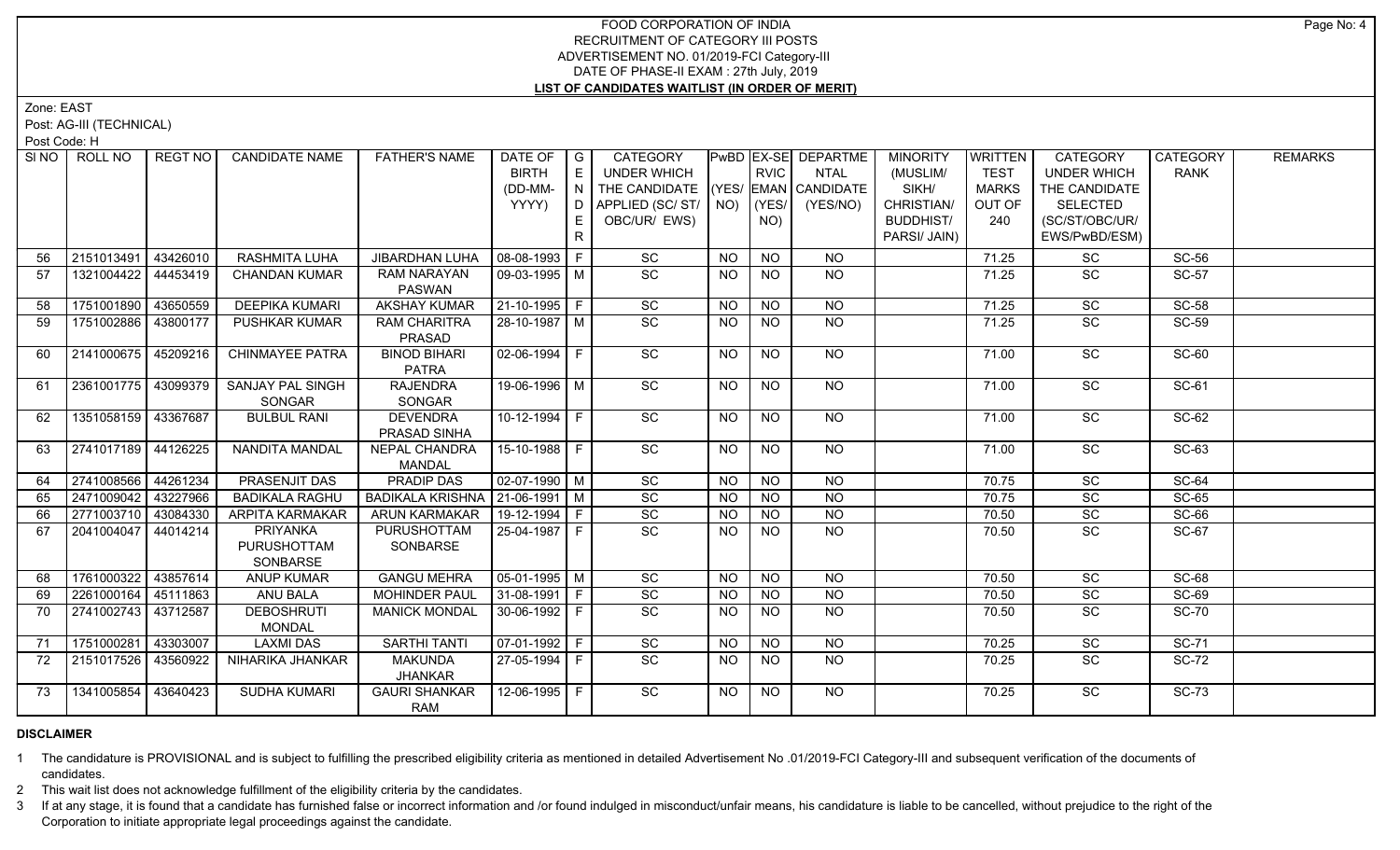Zone: EAST

Post: AG-III (TECHNICAL)

Post Code: H

|     | SINO   ROLL NO      | REGT NO  | <b>CANDIDATE NAME</b>                | <b>FATHER'S NAME</b>                                | DATE OF<br><b>BIRTH</b><br>(DD-MM-<br>YYYY) | $\overline{\phantom{a}}$ G<br>E<br>E. | CATEGORY<br><b>UNDER WHICH</b><br>THE CANDIDATE (YES/ EMAN CANDIDATE<br>APPLIED (SC/ ST/   NO)   (YES/  <br>OBC/UR/ EWS) |           | <b>RVIC</b><br>NO) | <b>PwBD EX-SE DEPARTME</b><br><b>NTAL</b><br>(YES/NO) | <b>MINORITY</b><br>(MUSLIM/<br>SIKH/<br>CHRISTIAN/<br><b>BUDDHIST/</b><br>PARSI/ JAIN) | WRITTEN<br><b>TEST</b><br><b>MARKS</b><br>OUT OF<br>240 | <b>CATEGORY</b><br><b>UNDER WHICH</b><br>THE CANDIDATE<br>SELECTED<br>(SC/ST/OBC/UR/<br>EWS/PwBD/ESM) | <b>CATEGORY</b><br><b>RANK</b> | <b>REMARKS</b> |
|-----|---------------------|----------|--------------------------------------|-----------------------------------------------------|---------------------------------------------|---------------------------------------|--------------------------------------------------------------------------------------------------------------------------|-----------|--------------------|-------------------------------------------------------|----------------------------------------------------------------------------------------|---------------------------------------------------------|-------------------------------------------------------------------------------------------------------|--------------------------------|----------------|
| 74  | 2741020525          | 44363143 | SOURAV GAYEN                         | SUBHAS CHANDRA   11-12-1992   M<br><b>GAYEN</b>     |                                             |                                       | SC                                                                                                                       | <b>NO</b> | <b>NO</b>          | NO.                                                   |                                                                                        | 70.25                                                   | SC                                                                                                    | <b>SC-74</b>                   |                |
| 75  | 2761005358          | 44690768 | SUTAPA HALDER                        | <b>TAPAN KUMAR</b><br><b>HALDER</b>                 | 11-11-1997 F                                |                                       | SC                                                                                                                       | <b>NO</b> | <b>NO</b>          | NO.                                                   |                                                                                        | 70.00                                                   | SC                                                                                                    | <b>SC-75</b>                   |                |
| 76  | 2761004273          | 44654000 | <b>AMIT KUMAR BAR</b>                | <b>SWAPAN KUMAR</b><br><b>BAR</b>                   | 10-07-1996 M                                |                                       | $\overline{SC}$                                                                                                          | <b>NO</b> | NO                 | NO                                                    |                                                                                        | 70.00                                                   | SC                                                                                                    | $SC-76$                        |                |
| 77  | 2381000869          | 43537920 | <b>RENUGAMBAL E</b>                  | <b>ELUMALAI</b>                                     | $03-11-1994$ F                              |                                       | $\overline{SC}$                                                                                                          | <b>NO</b> | <b>NO</b>          | NO.                                                   |                                                                                        | 70.00                                                   | SC                                                                                                    | <b>SC-77</b>                   |                |
| 78  | 2761001930 43583796 |          | <b>RAKESH PASHI</b>                  | <b>DULAL CHANDRA</b><br>PASHI                       | $\sqrt{06-12-1990}$ M                       |                                       | SC                                                                                                                       | NO.       | <b>NO</b>          | NO.                                                   |                                                                                        | 69.50                                                   | SC                                                                                                    | <b>SC-78</b>                   |                |
| 79  | 2151000691          | 43174843 | <b>DEEPTIMAYEE</b><br>SAHOO          | PRAFULLA KUMAR   13-03-1994   F<br><b>SAHOO</b>     |                                             |                                       | $\overline{SC}$                                                                                                          | NO        | NO                 | NO                                                    |                                                                                        | 69.50                                                   | $\overline{SC}$                                                                                       | <b>SC-79</b>                   |                |
| 80  | 1341003195          | 43063251 | <b>RISHI KUNDAN</b>                  | RAJ KUMAR SINGH   17-07-1988   M                    |                                             |                                       | SC                                                                                                                       | <b>NO</b> | <b>NO</b>          | N <sub>O</sub>                                        |                                                                                        | 69.50                                                   | SC                                                                                                    | <b>SC-80</b>                   |                |
| 81  | 2741031428          | 43476251 | <b>BISWAJIT SARDAR</b>               | KRISHNA SARDAR   21-09-1993   M                     |                                             |                                       | SC                                                                                                                       | NO.       | <b>NO</b>          | <b>NO</b>                                             |                                                                                        | 69.50                                                   | SC                                                                                                    | SC-81                          |                |
| -82 | 2741021159          | 43514526 | <b>PURBALI NASKAR</b>                | SWAPAN NASKAR                                       | $30-10-1996$ F                              |                                       | SC                                                                                                                       | NO.       | <b>NO</b>          | <b>NO</b>                                             |                                                                                        | 69.50                                                   | SC                                                                                                    | <b>SC-82</b>                   |                |
| 83  | 2741018476          | 43418820 | SHILPA SAMADDER                      | SURESH CHANDRA   10-01-1994   F<br>SAMADDER         |                                             |                                       | $\overline{SC}$                                                                                                          | NO.       | <b>NO</b>          | NO.                                                   |                                                                                        | 69.50                                                   | SC                                                                                                    | <b>SC-83</b>                   |                |
| 84  | 2001011274          | 43052879 | MANOJ SUDHAKAR<br>SADAVARTE          | <b>SUDHAKAR</b>                                     | 12-02-1996 M                                |                                       | SC                                                                                                                       | NO        | <b>NO</b>          | NO.                                                   | <b>BUDDHIST</b>                                                                        | 69.25                                                   | SC                                                                                                    | <b>SC-84</b>                   |                |
| 85  | 2151019771 43291870 |          | <b>BIJAYA KUMAR</b><br><b>SETHI</b>  | <b>BHIMASEN SETHI</b>                               | $\vert$ 01-01-1995 $\vert$ M                |                                       | SC                                                                                                                       | NO        | NO                 | NO                                                    |                                                                                        | 69.00                                                   | SC                                                                                                    | SC-85                          |                |
| 86  | 1761009429          | 44712844 | <b>DEEPAK KUMAR</b>                  | <b>DASHRATH</b><br>PRASAD SAXENA                    | 13-10-1990 M                                |                                       | SC                                                                                                                       | <b>NO</b> | <b>NO</b>          | NO.                                                   |                                                                                        | 69.00                                                   | <b>SC</b>                                                                                             | <b>SC-86</b>                   |                |
| 87  | 1991011756 44007152 |          | <b>VIJAYA SUKHADEV</b><br>KHADE      | <b>SUKHADEV</b><br><b>PANDURANG</b><br><b>KHADE</b> | 12-06-1993 F                                |                                       | $\overline{SC}$                                                                                                          | <b>NO</b> | <b>NO</b>          | NO.                                                   | <b>BUDDHIST</b>                                                                        | 68.75                                                   | SC                                                                                                    | <b>SC-87</b>                   |                |
| 88  | 2741013385          | 44729393 | <b>PIU NASKAR</b>                    | <b>BISWANATH</b><br><b>NASKAR</b>                   | 31-07-1987 F                                |                                       | $\overline{SC}$                                                                                                          | NO        | NO                 | NO.                                                   |                                                                                        | 68.75                                                   | <b>SC</b>                                                                                             | <b>SC-88</b>                   |                |
| 89  |                     |          | 2681015080 43035126 SHAILENDRA KUMAR | <b>BALWANT RAO</b>                                  | $\vert$ 01-01-1994 M                        |                                       | <b>SC</b>                                                                                                                | <b>NO</b> | NO.                | NO.                                                   |                                                                                        | 68.75                                                   | <b>SC</b>                                                                                             | <b>SC-89</b>                   |                |

# **DISCLAIMER**

1 The candidature is PROVISIONAL and is subject to fulfilling the prescribed eligibility criteria as mentioned in detailed Advertisement No .01/2019-FCI Category-III and subsequent verification of the documents of candidates.

2 This wait list does not acknowledge fulfillment of the eligibility criteria by the candidates.

3 If at any stage, it is found that a candidate has furnished false or incorrect information and /or found indulged in misconduct/unfair means, his candidature is liable to be cancelled, without prejudice to the right of t Corporation to initiate appropriate legal proceedings against the candidate.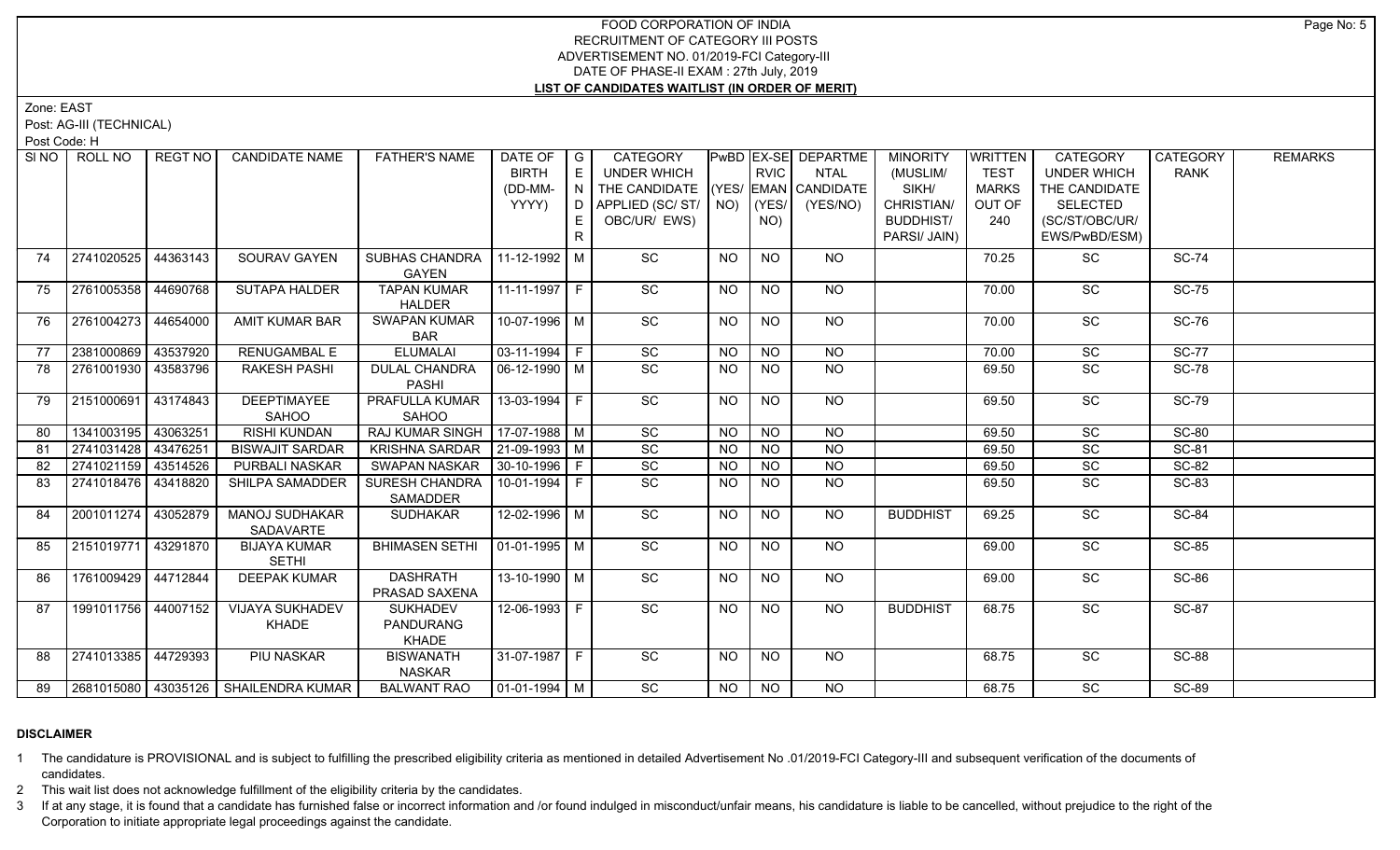Zone: EAST

Post: AG-III (TECHNICAL)

Post Code: H

| SINO | ROLL NO             | REGT NO  | <b>CANDIDATE NAME</b>  | <b>FATHER'S NAME</b>             | DATE OF $ G $<br><b>BIRTH</b> | E        | CATEGORY<br><b>UNDER WHICH</b>                            |           | <b>RVIC</b>     | PwBD EX-SE DEPARTME<br><b>NTAL</b> | <b>MINORITY</b><br>(MUSLIM/ | WRITTEN<br><b>TEST</b> | CATEGORY<br><b>UNDER WHICH</b> | <b>CATEGORY</b><br><b>RANK</b> | <b>REMARKS</b> |
|------|---------------------|----------|------------------------|----------------------------------|-------------------------------|----------|-----------------------------------------------------------|-----------|-----------------|------------------------------------|-----------------------------|------------------------|--------------------------------|--------------------------------|----------------|
|      |                     |          |                        |                                  |                               | I N      |                                                           |           |                 |                                    | SIKH/                       | <b>MARKS</b>           | THE CANDIDATE                  |                                |                |
|      |                     |          |                        |                                  | (DD-MM-<br>YYYY)              | D.       | THE CANDIDATE (YES/ EMAN CANDIDATE<br>APPLIED (SC/ST/ NO) |           | (YES/           | (YES/NO)                           | CHRISTIAN/                  | OUT OF                 | <b>SELECTED</b>                |                                |                |
|      |                     |          |                        |                                  |                               |          |                                                           |           |                 |                                    | <b>BUDDHIST/</b>            | 240                    | (SC/ST/OBC/UR/                 |                                |                |
|      |                     |          |                        |                                  |                               | E.<br>R. | OBC/UR/ EWS)                                              |           | NO)             |                                    |                             |                        |                                |                                |                |
|      |                     |          |                        |                                  |                               |          |                                                           |           |                 |                                    | PARSI/ JAIN)                |                        | EWS/PwBD/ESM)                  |                                |                |
| 90   | 2771005544          | 44972419 | <b>ASISTA SASANKAR</b> | <b>RAM BAHADUR</b><br>SASANKAR   | 18-02-1995 F                  |          | SC                                                        | <b>NO</b> | <b>NO</b>       | NO.                                |                             | 68.25                  | <b>SC</b>                      | <b>SC-90</b>                   |                |
| 91   | 2771001183          | 44008281 | <b>SUBHAMOY MANDAL</b> | <b>ANIL KUMAR</b>                | $\boxed{01-09-1992}$ M        |          | SC                                                        | <b>NO</b> | <b>NO</b>       | NO                                 |                             | 68.25                  | SC                             | <b>SC-91</b>                   |                |
|      |                     |          |                        | <b>MANDAL</b>                    |                               |          |                                                           |           |                 |                                    |                             |                        |                                |                                |                |
| 92   | 2741004619 44274536 |          | <b>SANGITA DAS</b>     | <b>DEBI PRASAD DAS</b>           | $ 21-06-1992 F$               |          | $\overline{SC}$                                           | <b>NO</b> | <b>NO</b>       | <b>NO</b>                          |                             | 68.25                  | SC                             | <b>SC-92</b>                   |                |
| 93   | 1741000295 43378369 |          | <b>JYOTI KUMARI</b>    | <b>GOPI KRISHANA</b>             | 24-11-1993 F                  |          | SC                                                        | <b>NO</b> | $\overline{NO}$ | $\overline{NO}$                    |                             | 68.00                  | $\overline{SC}$                | $SC-93$                        |                |
| 94   | 2571005150          | 43562460 | PRASHANSA NIRMAL       | <b>RAMDEEN</b>                   | $20-04-1994$ F                |          | SC                                                        | <b>NO</b> | <b>NO</b>       | N <sub>O</sub>                     |                             | 68.00                  | SC                             | $SC-94$                        |                |
| 95   | 2741013232          | 43076348 | CHANDRALEKHA           | PARITOSH KUMAR                   | 11-09-1995   F                |          | SC                                                        | <b>NO</b> | <b>NO</b>       | $\overline{NO}$                    |                             | 68.00                  | $\overline{SC}$                | <b>SC-95</b>                   |                |
|      |                     |          | <b>MONDAL</b>          | <b>MONDAL</b>                    |                               |          |                                                           |           |                 |                                    |                             |                        |                                |                                |                |
| 96   | 2741015073          | 43606663 | <b>MOUMITA HALDER</b>  | <b>ASHIM KUMER</b>               | $ 22 - 11 - 1995 $ F          |          | $\overline{SC}$                                           | <b>NO</b> | $\overline{NO}$ | $N$ <sup>O</sup>                   |                             | 67.75                  | $\overline{SC}$                | $SC-96$                        |                |
|      |                     |          |                        | <b>HALDER</b>                    |                               |          |                                                           |           |                 |                                    |                             |                        |                                |                                |                |
| 97   | 2151003235          | 43047222 | <b>MADHUSMITA</b>      | KARTIKA CHANDRA   28-06-1996   F |                               |          | $\overline{SC}$                                           | <b>NO</b> | <b>NO</b>       | NO                                 |                             | 67.75                  | <b>SC</b>                      | <b>SC-97</b>                   |                |
|      |                     |          | <b>SETHY</b>           | <b>SETHY</b>                     |                               |          |                                                           |           |                 |                                    |                             |                        |                                |                                |                |
| 98   | 1761006575 45075004 |          | <b>RANA MONALISHA</b>  | RANA SATYAWAN                    | $\boxed{07-03-1993}$ F        |          | SC                                                        | <b>NO</b> | NO              | $N$ <sup>O</sup>                   |                             | 67.50                  | $\overline{SC}$                | $SC-98$                        |                |
| 99   | 2771002213          | 43074218 | JOYABRATA ROY          | MAHESWAR ROY                     | $\sqrt{09-06-1993}$ M         |          | SC                                                        | <b>NO</b> | NO              | N <sub>O</sub>                     |                             | 67.50                  | SC                             | <b>SC-99</b>                   |                |
| 100  | 2061002268          | 43926612 | AKASH DEVCHAND         | DEVCHAND SONU                    | $30-01-1993$ M                |          | SC                                                        | <b>NO</b> | NO              | $N$ <sup>O</sup>                   |                             | 67.50                  | SC                             | SC-100                         |                |
|      |                     |          | <b>LOKHANDE</b>        | <b>LOKHANDE</b>                  |                               |          |                                                           |           |                 |                                    |                             |                        |                                |                                |                |
| 101  | 2721002598          | 43673386 | <b>ARINDAM MAJI</b>    | <b>SAHADEV MAJI</b>              | $\boxed{09 - 03 - 1994}$ M    |          | SC                                                        | <b>NO</b> | <b>NO</b>       | <b>NO</b>                          |                             | 67.50                  | SC                             | SC-101                         |                |
| 102  | 1411117439          | 43330438 | <b>ALOK KUMAR</b>      | <b>SANJAY KUMAR</b>              | $14 - 06 - 1989$ M            |          | SC                                                        | <b>NO</b> | <b>NO</b>       | <b>NO</b>                          |                             | 67.50                  | SC                             | SC-102                         |                |
| 103  | 2151020583          | 44335943 | <b>SUNITA MALLIK</b>   | PADMA CHARAN<br><b>MALLIK</b>    | 20-06-1996 F                  |          | $\overline{SC}$                                           | <b>NO</b> | <b>NO</b>       | <b>NO</b>                          |                             | 67.50                  | $\overline{SC}$                | SC-103                         |                |
| 104  | 2741011120          | 44132250 | <b>AMIYA BANGAL</b>    | PANCHU GOPAL                     | 20-05-1992 M                  |          | SC                                                        | <b>NO</b> | $\overline{NO}$ | <b>NO</b>                          |                             | 67.25                  | SC                             | SC-104                         |                |
|      |                     |          |                        | <b>BANGAL</b>                    |                               |          |                                                           |           |                 |                                    |                             |                        |                                |                                |                |
| 105  | 1381003882          | 43583866 | <b>SRUSHTI ASHOK</b>   | ASHOK KHANDALE 03-04-1997   F    |                               |          | $\overline{SC}$                                           | <b>NO</b> | NO              | $N$ <sup>O</sup>                   |                             | 67.25                  | $\overline{SC}$                | SC-105                         |                |
|      |                     |          | KHANDALE               |                                  |                               |          |                                                           |           |                 |                                    |                             |                        |                                |                                |                |
| 106  | 2741010686          | 43400157 | POULOMI BISWAS         | <b>GOBINDA BISWAS</b>            | $17-01-1993$ F                |          | SC                                                        | <b>NO</b> | <b>NO</b>       | <b>NO</b>                          |                             | 67.25                  | SC                             | SC-106                         |                |
| 107  | 2001005134          | 43366234 | <b>NIKHEEL</b>         | <b>RAMCHANDRA</b>                | 09-04-1996   M                |          | $\overline{SC}$                                           | <b>NO</b> | <b>NO</b>       | <b>NO</b>                          | <b>BUDDHIST</b>             | 67.25                  | SC                             | SC-107                         |                |
|      |                     |          | <b>RAMCHANDRA</b>      | <b>KISAN PADGHAN</b>             |                               |          |                                                           |           |                 |                                    |                             |                        |                                |                                |                |
|      |                     |          | PADGHAN                |                                  |                               |          |                                                           |           |                 |                                    |                             |                        |                                |                                |                |

# **DISCLAIMER**

1 The candidature is PROVISIONAL and is subject to fulfilling the prescribed eligibility criteria as mentioned in detailed Advertisement No .01/2019-FCI Category-III and subsequent verification of the documents of candidates.

2 This wait list does not acknowledge fulfillment of the eligibility criteria by the candidates.

3 If at any stage, it is found that a candidate has furnished false or incorrect information and /or found indulged in misconduct/unfair means, his candidature is liable to be cancelled, without prejudice to the right of t Corporation to initiate appropriate legal proceedings against the candidate.